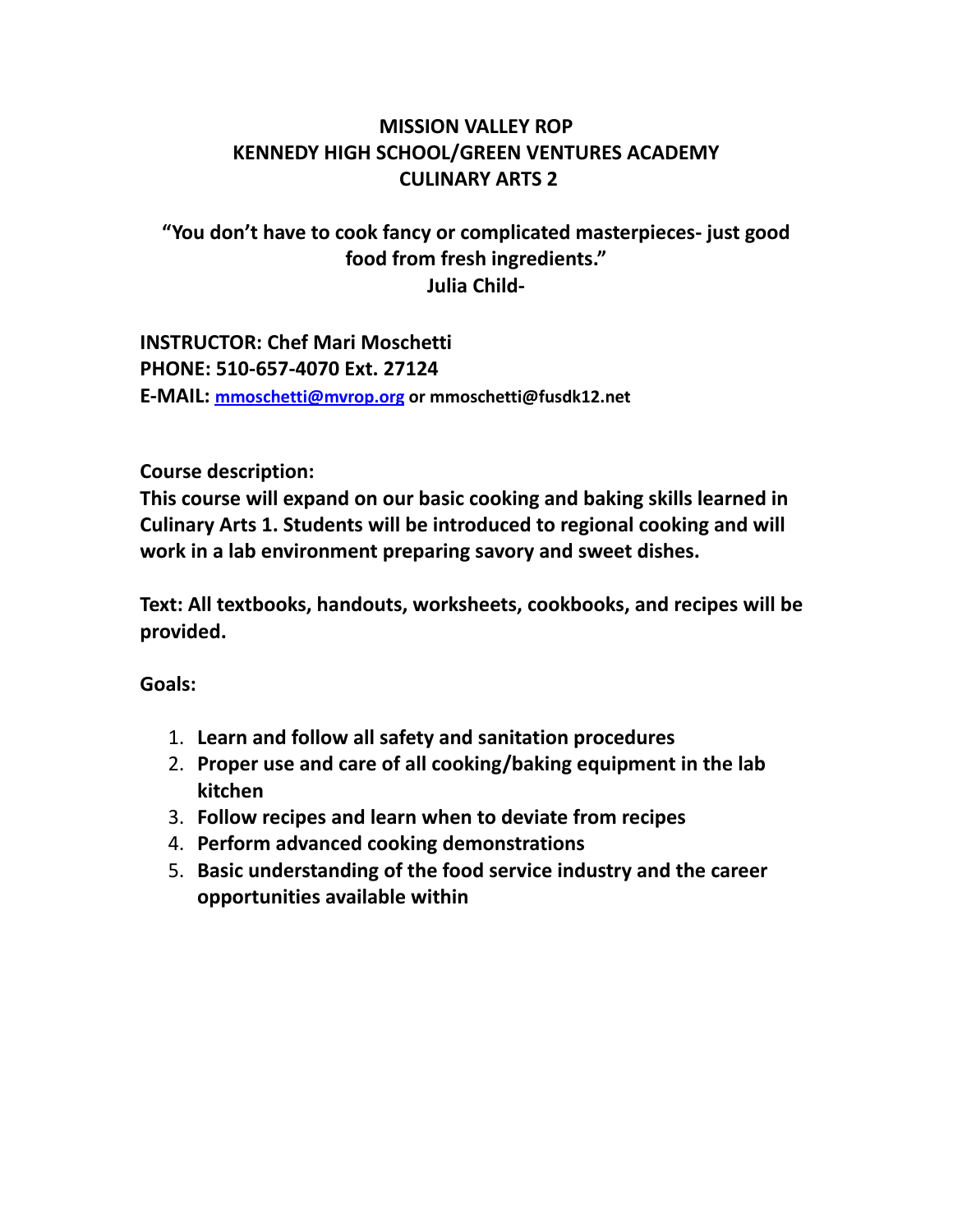**Topics we will study:**

**Sanitation and Safety Measurements and Weights Baking Science, Ingredients & Techniques Knife Skills (advanced) Global Cuisine & Seasonal Cooking Advanced Baking & Pastry Techniques Herbs and Spices Flavor Profiling Soups & Sauces Braising, Saute & Roasting Techniques Purchasing, Cost Control & Menu Design Culinary Math Quantity Food Preparation Buffet Presentation Nutrition Workplace Law Employability (resume, applications, interviewing skills) Assignments will be given such as:**

**Farmer's Market Assignment Regional Project Home Cooking Project Daily Sheets (goals, planning, math, hot topic, journal and reflection) Portfolio Weekly Lab Assignments (hands on cooking)**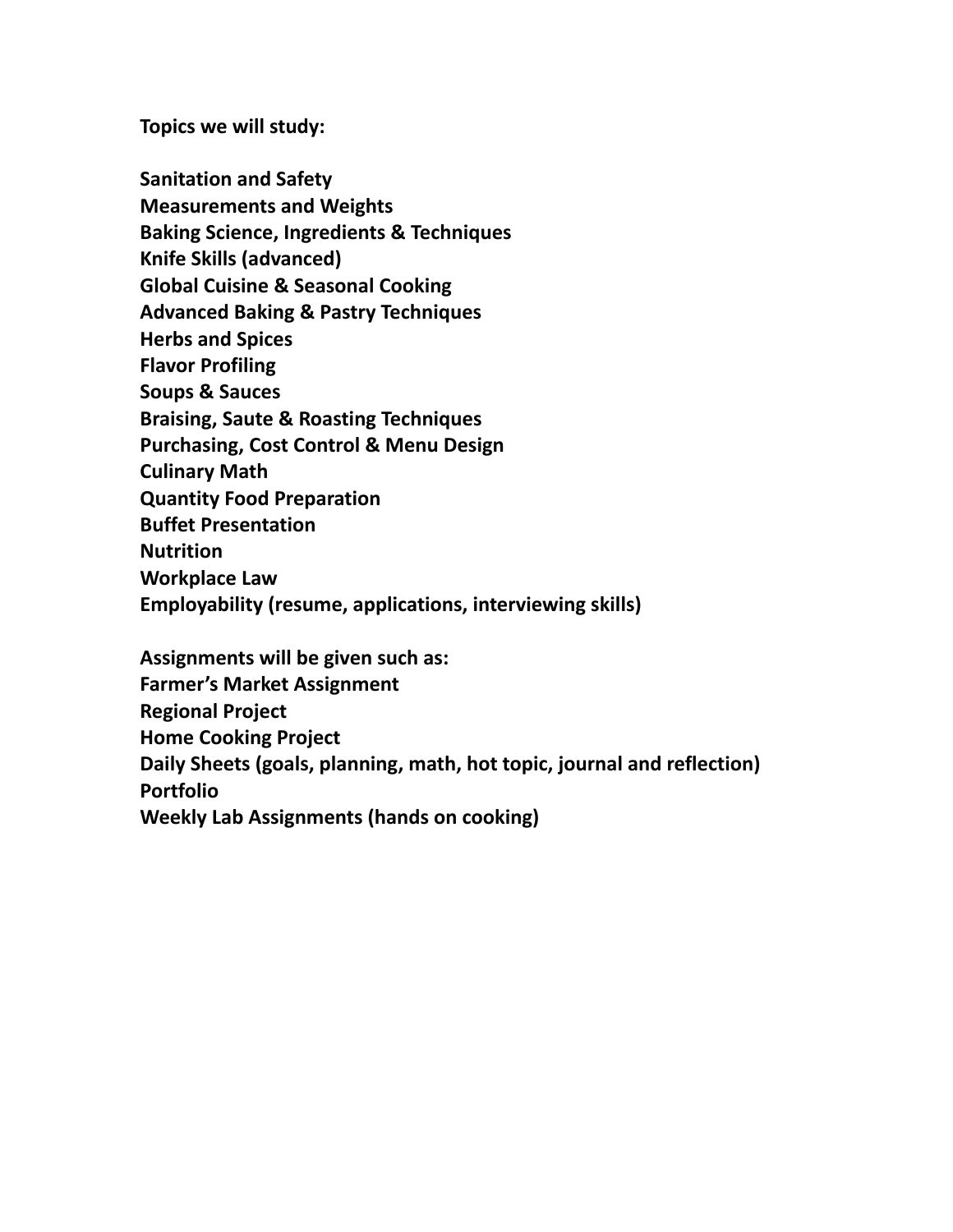**Evaluation is based on the following: Lab Projects Tests and Quizzes Attendance Assignments & Homework Clean – Up- Each time you or your assigned group cooks, you must clean. If all equipment and your kitchen lab is not clean when you leave, the entire group loses points – NO EXCUSES!!!!!!**

**A Student Portfolio project has been added to our curriculum at the Mission Valley ROP. Students completing the class (with a grade C or better) will receive a certificate of completion and verification of the skills they mastered. Students will be trained on how to properly fill out an application, complete a resume and provide 1-3 visual examples of their work in the class.**

**Grading Policy: Lab Work and Class Assignments 40% Tests and Quizzes 30% Participation, Effort and Work Ethic 30%**

**90%-100%= A 80%-89% = B 70%-79% = C 60%-69% = D 59% & BELOW = F If the student is failing, parents/guardians will be notified in advance of grade posting.**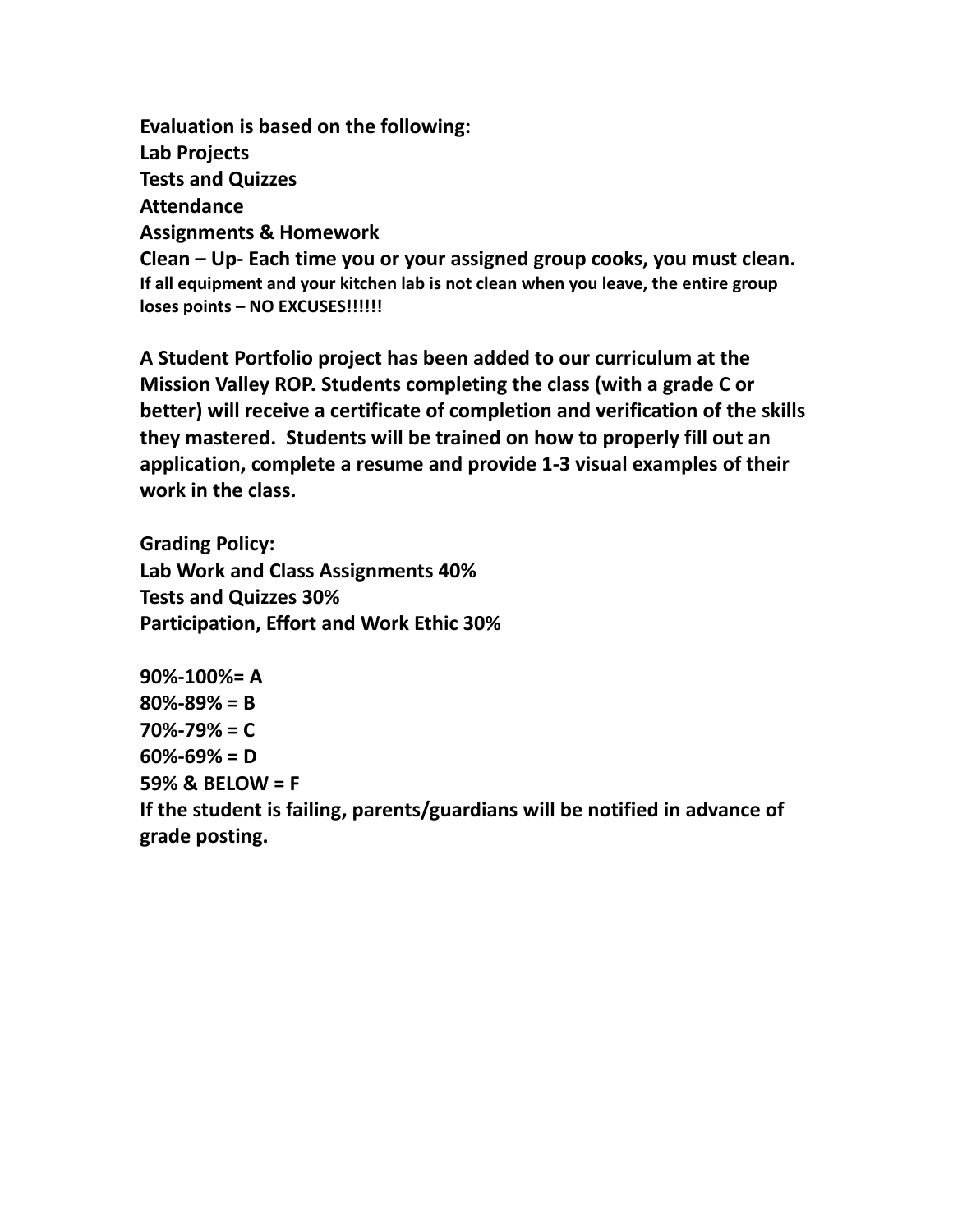### **Our Recipe for Success**

- 1. **Be on time and ready to work**
- 2. **When working as a team, work together- don't exclude any team member**
- 3. **Listen to instructions when they are given**
- 4. **Respect the instructor, classmates, equipment and kitchen**
- 5. **Adjust your voice to suit the activity**
- 6. **No electronic devices unless permission given by Chef**
- 7. **Keep kitchens and classroom CLEAN!**

#### **COVID/HEALTH REQUIREMENTS:**

- **All students are required to wear a mask or face covering while inside any classroom or building on campus. A mask will be provided if there is a need.**
- **All students should conduct a daily self-assessment for any signs or symptoms of illness.**
- **Students should stay home from school and school activities if they have any symptoms of an illness such as a fever, a cough, a sore throat or headache.**
- **Students should not return to school after an illness until they have been symptom free without medication for 24 hours.**

**Mission Valley ROP is committed to preparing students for the workforce. This preparation includes technical skills as well as business ethics. Mission Valley ROP does not condone cheating. Any student caught cheating on an exam or copying work from other students will be given one warning and a failing grade for that assignment. Any subsequent incident may result in termination from his/her Mission Valley ROP program, a failing grade and loss of credit.**

**If you are absent, it will be YOUR responsibility to pick up your missed work. If you need further assistance please see me and accommodations can be made.**